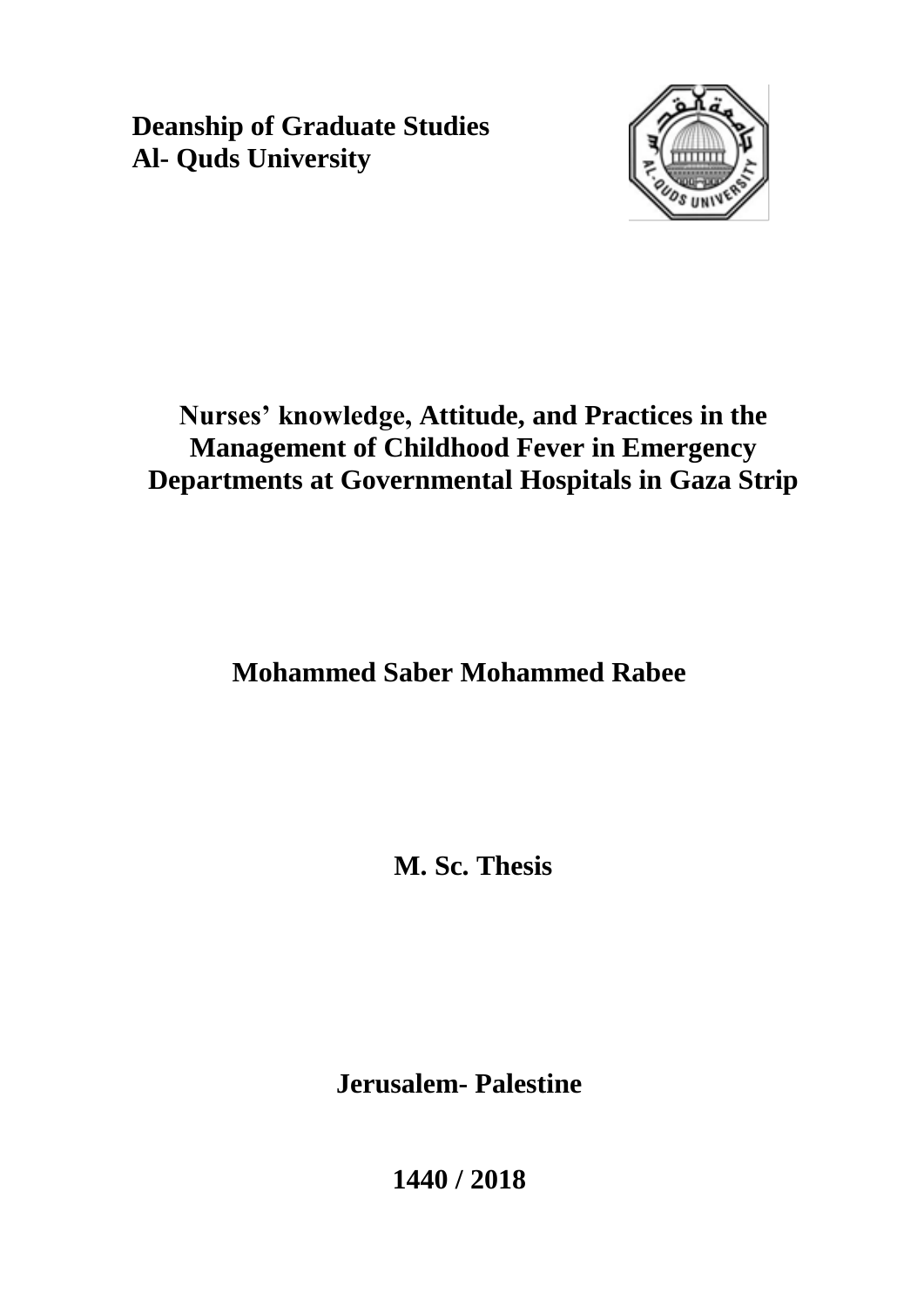# **Nurses' knowledge, Attitude, and Practices in the Management of Childhood Fever in Emergency Departments at Governmental Hospitals in Gaza Strip**

# Prepared by **Mohammed Saber Mohammed Rabee**

Bachelor Degree in General Nursing Sciences- Islamic University of Gaza- Palestine

# **Supervisor: Dr. Ahmed A. Najim**

A thesis Submitted in Partial Fulfillment of Requirement for the Degree of Master of Pediatric Nursing/ Faculty of Health Profession/ Al-Quds University, Palestine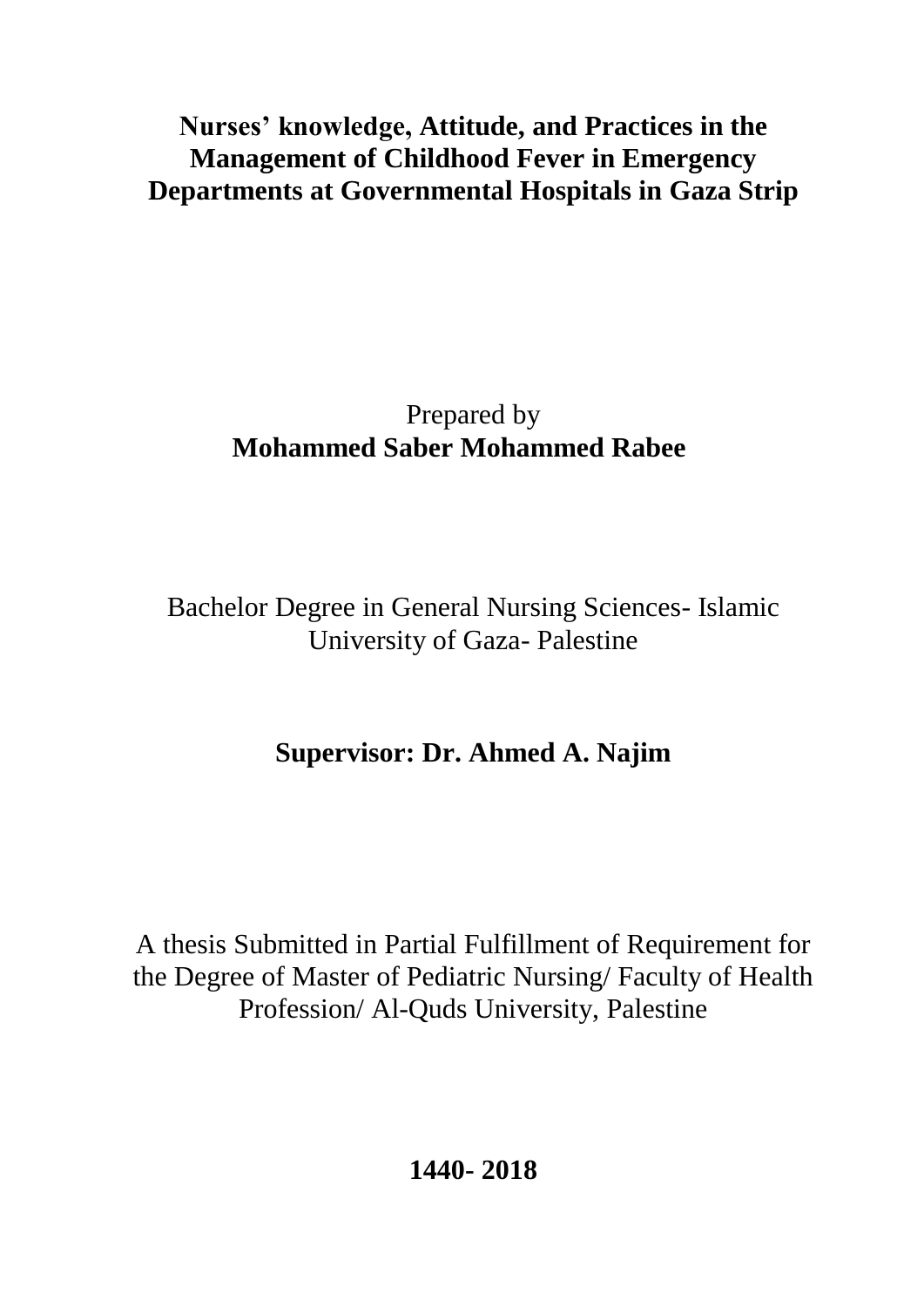**Al- Quds University Deanship of Graduate Studies Pediatric Nursing Program / Nursing Department** 



#### **Thesis Approval**

#### Nurses' knowledge, Attitude, and Practices in the Management of **Childhood Fever in Emergency Departments at Governmental Hospitals in Gaza Strip**

Prepared by: Mohammed Saber M. Rabee Registration No: 21610953

Supervisor: Dr. Ahmed A. Najim

Master thesis submitted and accepted, Date:  $22/12/20$ The names and signatures of the examining committee members are as follows:

1. Head of committee: Dr. Ahmed A. Najim

2. Internal Examiner: Dr. Yousef Awad

3. External Examiner: Dr. Ezzat El-Askari

| Signature:                |
|---------------------------|
| Signature:                |
| Signature: $\ell$<br>2018 |
|                           |

Jerusalem - Palestine

1440/2018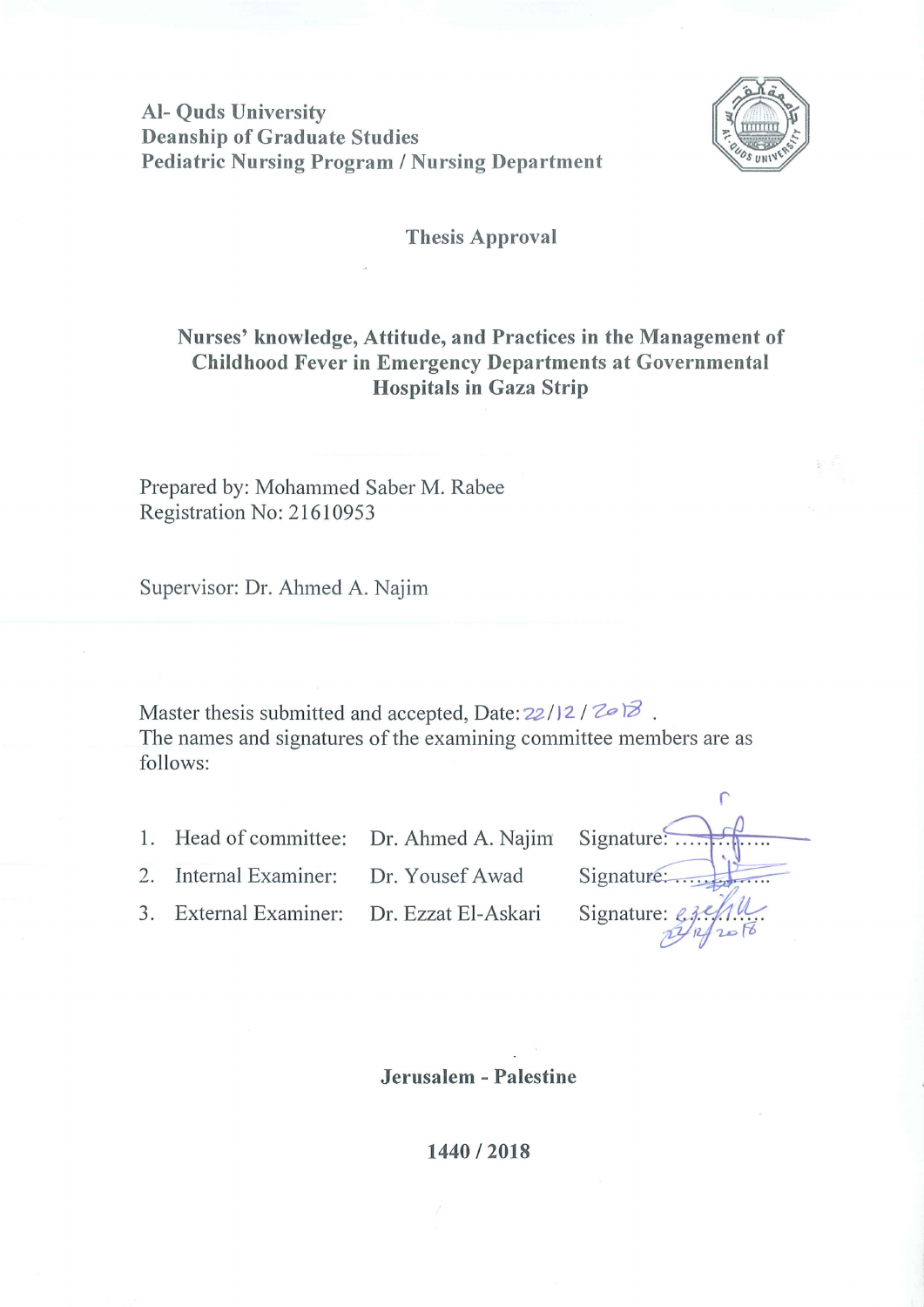## **Dedication**

I dedicate this work to the Almighty Allah for preserving my life, ensure my security in Gaza strip and gave me good Health and strength to be able to do this work.

To my parents for their endless prayers and my family for their encouragement.

To my lovely wife, Ms Nermin and my children Sajed and Sham for their patiency and support.

To my friends for supporting and encouragement.

To all martyrs and injuries in Palestine.

To every person help me to finish this work.

Mohammed S. Rabee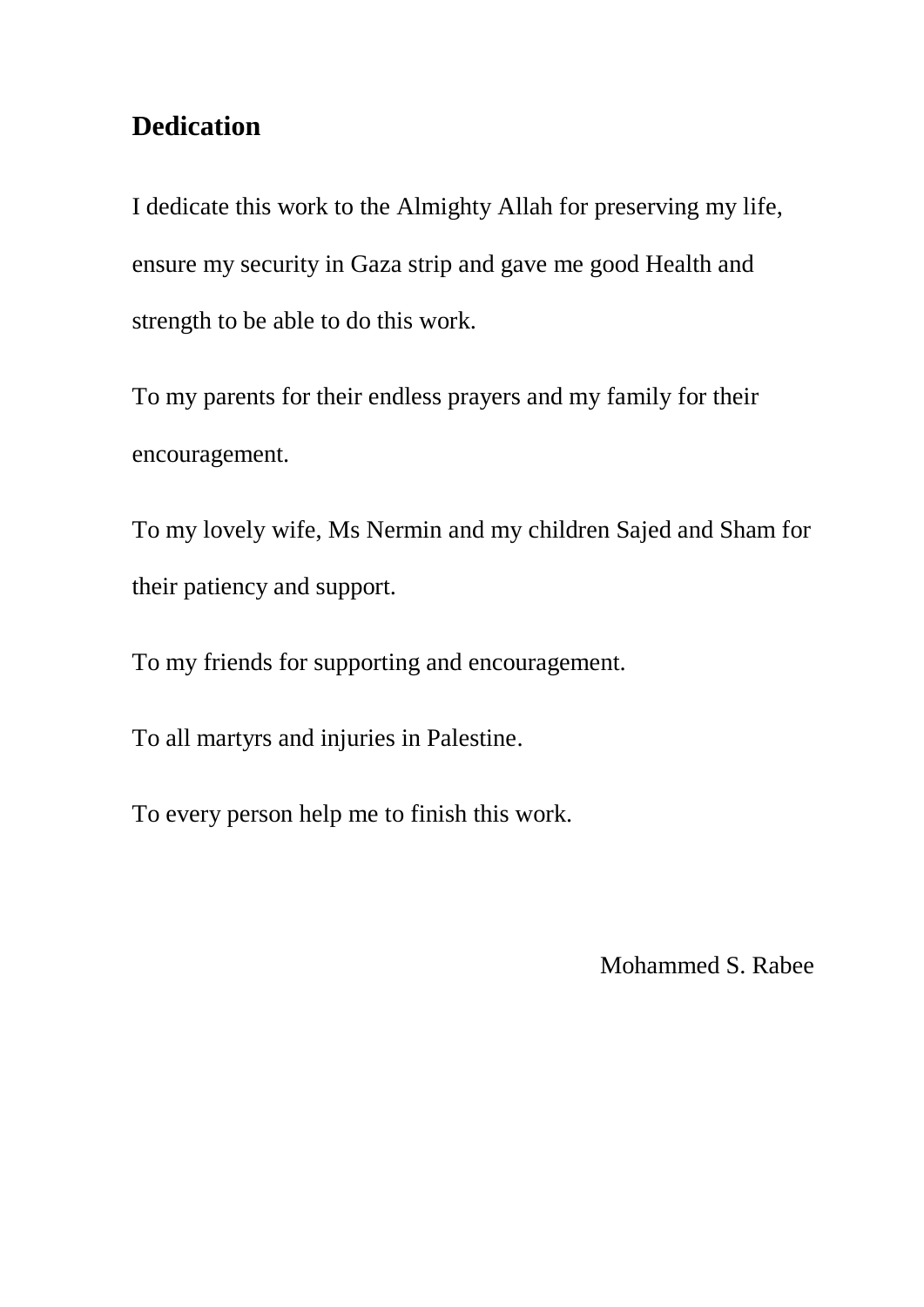### **Declaration**

I certify that this thesis submitted for the degree of master, is the result of my own research, except where otherwise acknowledged, and that this study (or any part of the same) has not been submitted for a higher degree to any other university or institution.

**Signed:**

Mohammed Saber M. Rabee

Date: / / .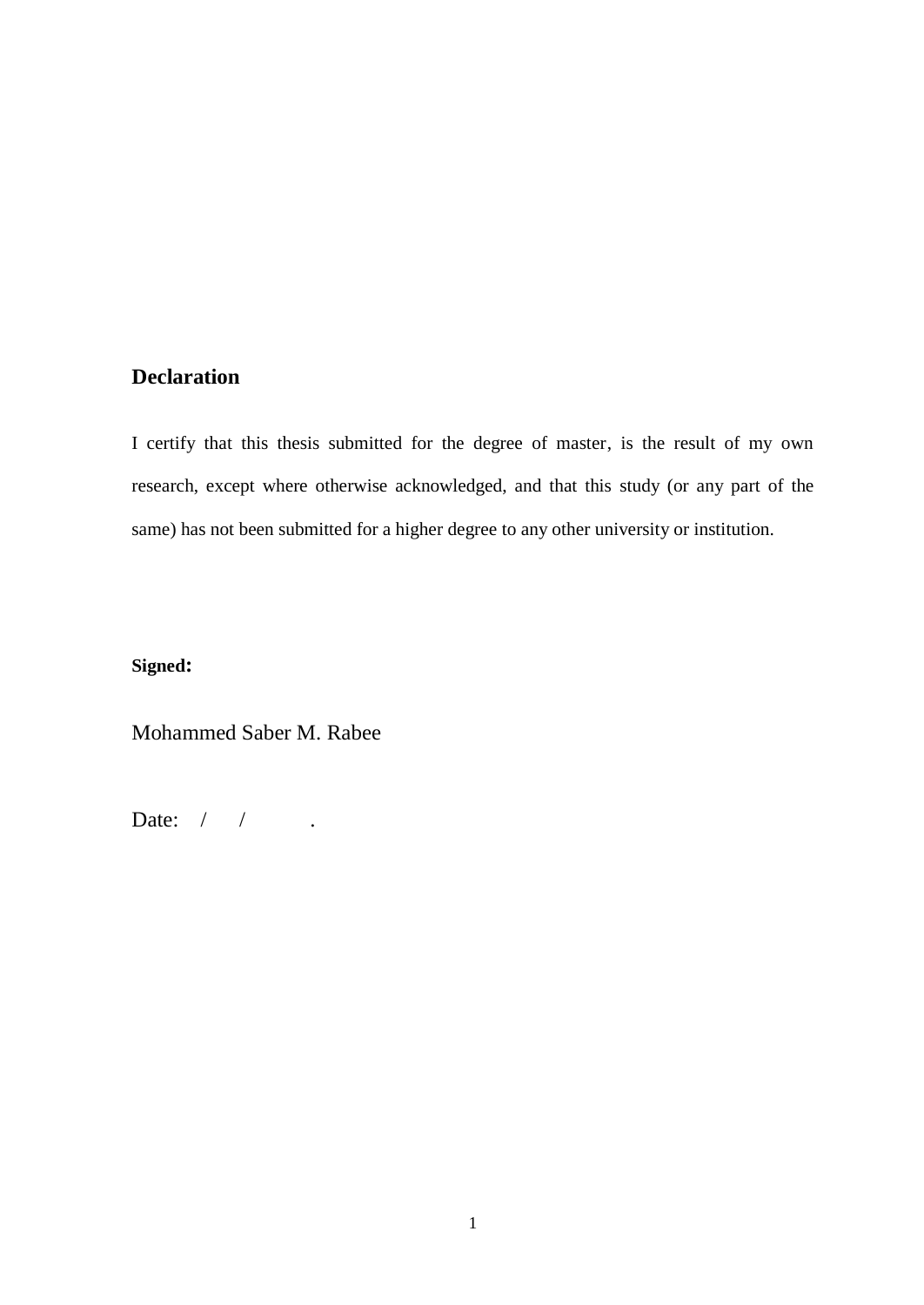#### **Acknowledgement**

First and last, all thanks to (Allah) for his support to complete this thesis, Grateful appreciations are to my supervisor; Dr. Ahmed Najim for his expertise and encouragement that helped me greatly to complete this work.

A lot of thanks to Al-Quds University and Faculty of Health Profession and grateful appreciation to coordinator of Faculty of the Master Pediatric Program Dr. Hamza abd Eljawad.

The thanks for Ministry of Health and for directors of nurses, head of nurses and all nurses who work in governmental hospitals.

Also the thanks reached to the arbitrators of my study:

- 1. Dr. Marwan abu Jalambu
- 2. Dr. Arefa El Kassih
- 3. Dr. Mazen abu Qamer
- 4. Dr. Mohammed Tabash
- 5. Mr. Adham Ahmed

With my appreciation and respect

Mohammed S. Rabee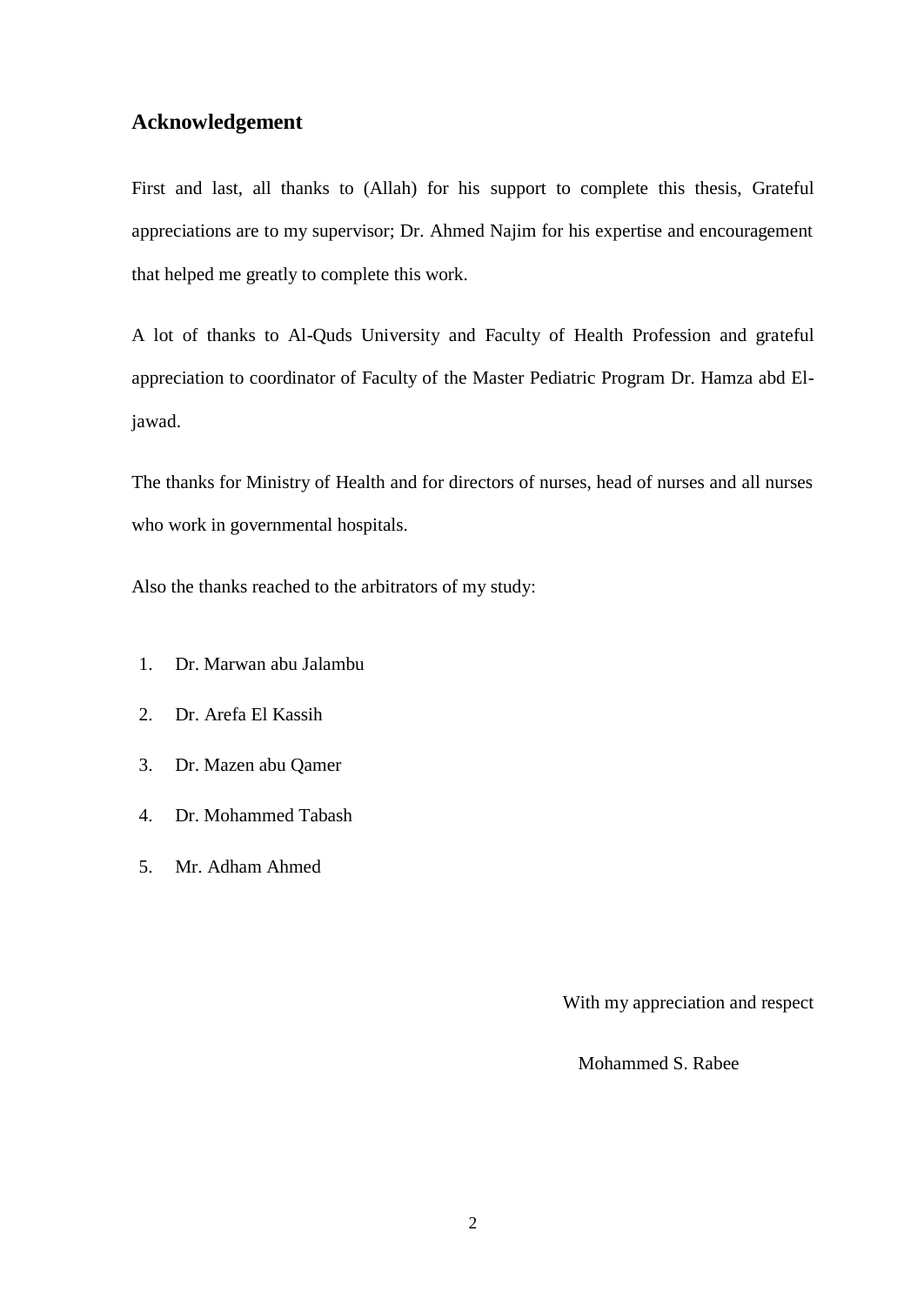#### **Abstract:**

Fever is the commonest reason for visiting emergency departments among children to seek medical care. Health Care Providers (HCPs) are the primary source of parental knowledge for management febrile children. The aim of this study was to identify nurses' knowledge, attitude and practices regarding to childhood fever management in the emergency departments at governmental hospitals and the determinants that may affect them. Quantitative descriptive cross-sectional study design was conducted at pediatric emergency departments in all governmental hospitals in Gaza strip in period between "December 2017 to October 2018". Quantitative data was collected using interviewing questionnaire completed by the researcher participant nurses (n=132) were selected by census convenient sample from 8 pediatric emergency departments with a response rate 94%. Descriptive and inferential statistics used to assess the level of nurses' knowledge attitude and practices. Pilot study was implemented to ensure the clarity and accuracy of items. The study results revealed that nurses mean knowledge, attitude, and practices of fever management, was 62%, 51%, and 66% respectively, these results are not consistent with the line with the of latest international guidelines evidence base, but its consist with local and international studies. The study revealed unreasonable concerns about antipyretic administration; fever complications that may lead to convulsions and brain damage, these concerns also increase family anxiety. Limitations of nurses' practices focused in usage of antipyretic, usage of tipped sponging, and medical record is a barrier for documentation. Nurses need consistent fever management information by implementation of educational programs, development of an a approved protocol can improve nurses' knowledge, attitude, and practices.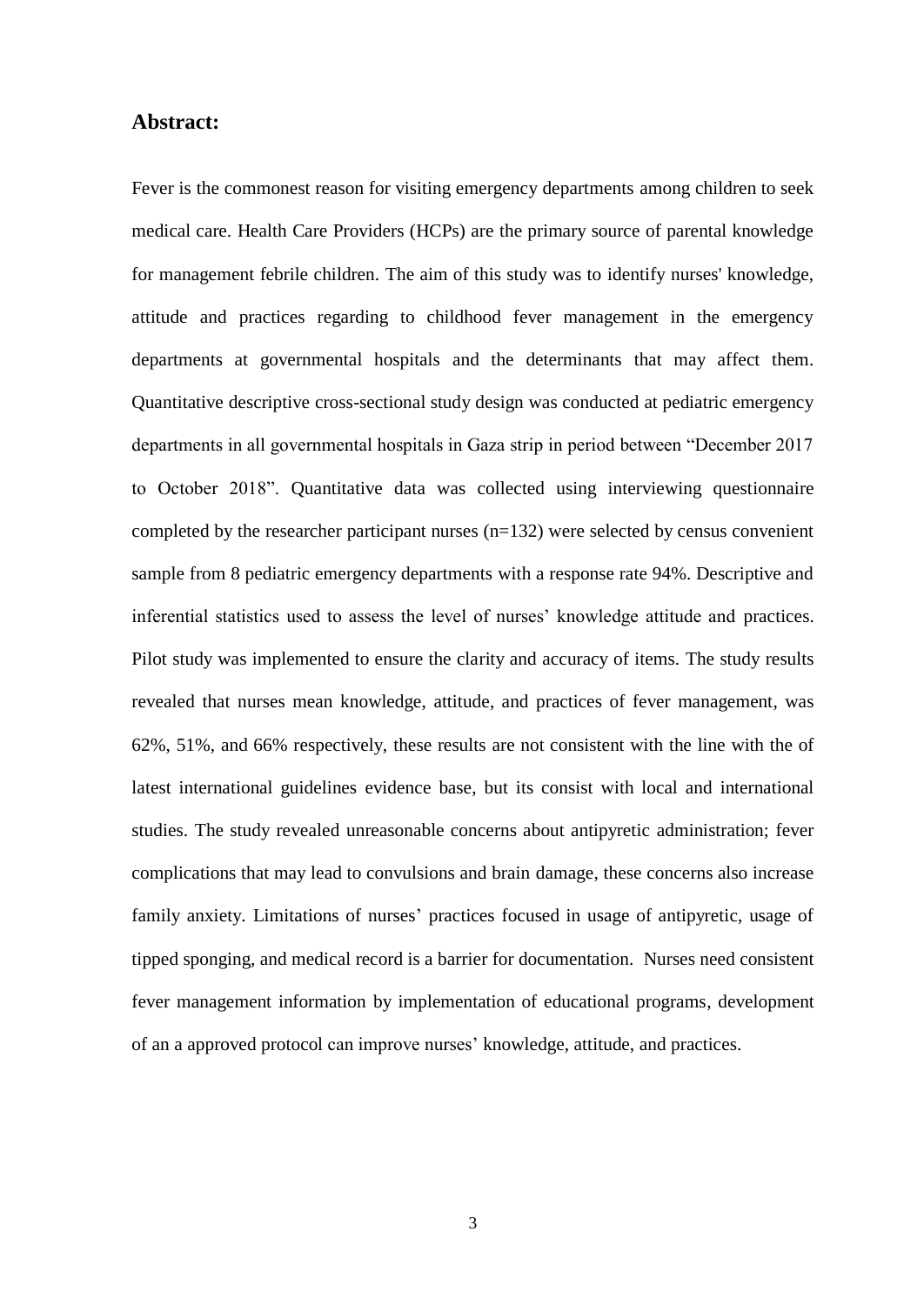### **Table of contents**

| <b>Content</b>         |                                                   | N <sub>o</sub>           |
|------------------------|---------------------------------------------------|--------------------------|
| Dedication             |                                                   |                          |
| Declaration            |                                                   | $\mathbf{i}$             |
|                        | Acknowledgement                                   | $\overline{\mathbf{ii}}$ |
| Abstract               |                                                   | iii                      |
|                        | Table of Content                                  | iv                       |
| List of Tables         |                                                   | vii                      |
| List of Figures        |                                                   | xi                       |
| <b>List of Annexes</b> |                                                   | xii                      |
| Abbreviations          |                                                   | xiii                     |
|                        | <b>Chapter 1: Introduction</b>                    |                          |
| 1.1.                   | Background                                        | $\mathbf{1}$             |
| 1.2.                   | Childhood Fever                                   | $\mathbf{1}$             |
| 1.3.                   | Health Professional and Childhood Fever           | 3                        |
| 1.4.                   | Management of Childhood Fever in Palestine        | 3                        |
| 1.5.                   | Problem Statement                                 | 4                        |
| 1.6.                   | Significance of the Study                         | 5                        |
| 1.7.                   | Aim of the Study                                  | 6                        |
| 1.8.                   | <b>Special Objectives</b>                         | 6                        |
| 1.9.                   | <b>Research Questions</b>                         | 7                        |
|                        | <b>Chapter 2: Literature Review</b>               |                          |
| 2.1.                   | Introduction                                      | 8                        |
| 2.2.                   | Pathophysiology and Beneficial of Childhood Fever | 10                       |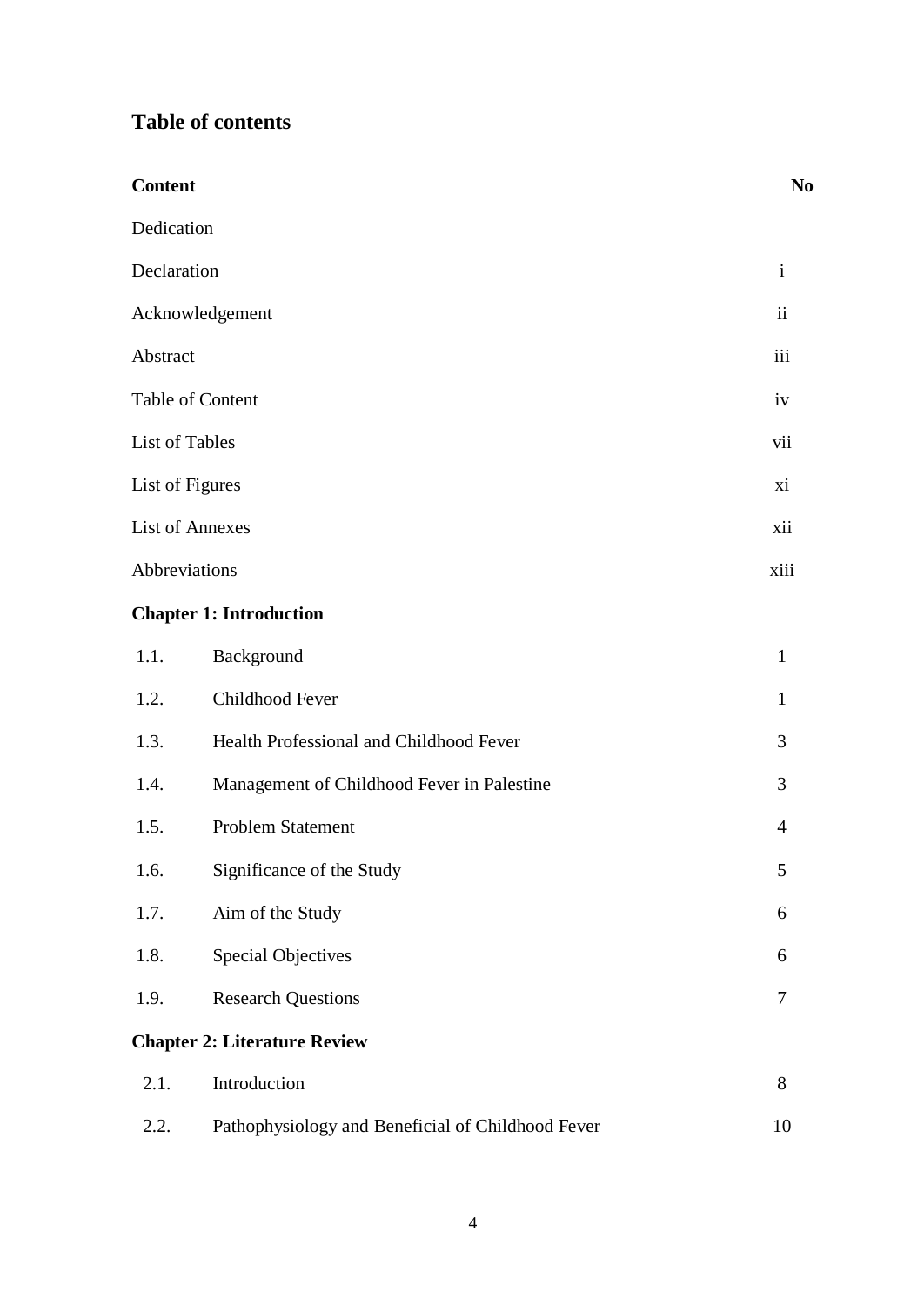| 2.3.  | Fever Management and Evidence Base Practices                | 12 |
|-------|-------------------------------------------------------------|----|
| 2.4.  | <b>Operational Definition</b>                               | 16 |
| 2.5.  | Nurses Knowledge of Childhood Fever                         | 17 |
| 2.6.  | Nurses Attitude of Childhood Fever                          | 18 |
| 2.7.  | <b>Nurses Practices of Childhood Fever</b>                  | 19 |
| 2.8.  | <b>Local and International Studies</b>                      | 20 |
|       | <b>Chapter 3: Materials and Method</b>                      |    |
| 3.1.  | Introduction                                                | 29 |
| 3.2.  | <b>Research Design</b>                                      | 29 |
| 3.3.  | Setting of the Study                                        | 29 |
| 3.4.  | <b>Study Population</b>                                     | 29 |
| 3.5.  | Sampling and Sample Size                                    | 30 |
| 3.6.  | Instrument of the Study                                     | 30 |
| 3.7.  | Data Collection                                             | 30 |
| 3.8.  | Eligibility Criteria                                        | 30 |
| 3.9.  | Scientific Rigors                                           | 31 |
| 3.10. | Pilot Study                                                 | 32 |
| 3.11. | <b>Statistical Management and Procedures</b>                | 32 |
| 3.12. | Ethical and Administrative Considerations                   | 33 |
| 3.13. | Period of Study                                             | 33 |
| 3.14. | Limitation of the Study                                     | 33 |
|       | <b>Chapter 4: Results and Discussion</b>                    |    |
|       | Introduction                                                | 34 |
| 4.1.  | Result and Discussion for Socio-Demographic Characteristics | 34 |
| 4.2.  | Results and Discussion of Nurses' Knowledge                 | 38 |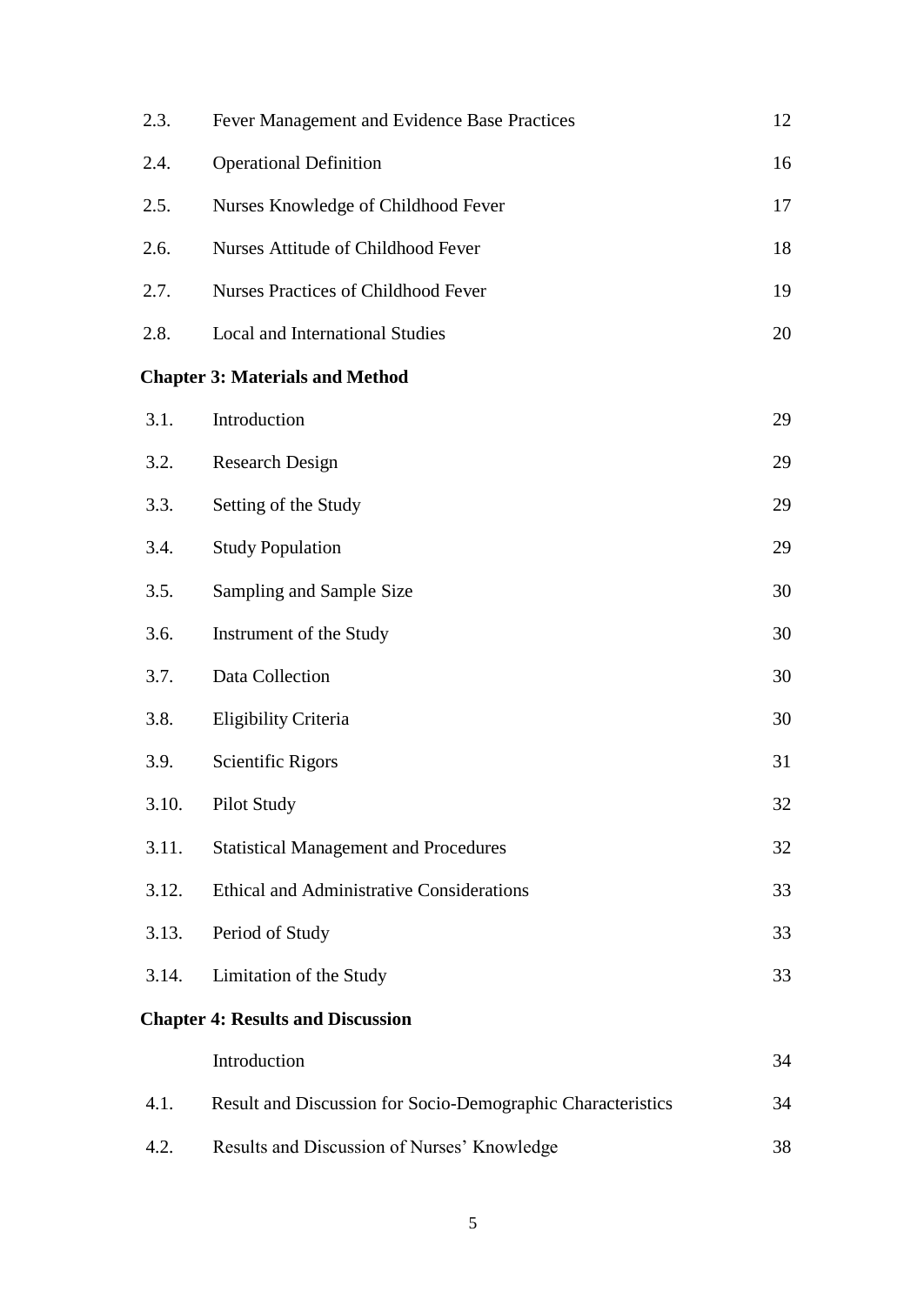| 4.3.       | Results and Discussion of the Relationship between Knowledge and |    |
|------------|------------------------------------------------------------------|----|
|            | Participants Characteristics                                     |    |
| 4.4.       | <b>Results and Discussion of Nurses Attitude</b>                 | 55 |
| 4.5.       | Results and Discussion of the Relationship between Attitude and  | 61 |
|            | Participants Characteristics                                     |    |
| 4.6.       | <b>Results and Discussion of Nurses Practices</b>                | 68 |
| 4.7.       | Results and Discussion of the Relationship between Practices and | 74 |
|            | <b>Participants Characteristics</b>                              |    |
| 4.8.       | Results of the Relationship between Participants Knowledge,      | 82 |
|            | Attitude, and Practices                                          |    |
|            | <b>Chapter 5: Conclusion and Recommendations</b>                 |    |
| 5.1.       | Conclusion                                                       | 85 |
| 5.2.       | Recommendations                                                  | 86 |
| References |                                                                  | 89 |
|            |                                                                  |    |

| <b>Annexes</b>      | $Q^{\sim}$ |
|---------------------|------------|
| ملخص باللغة العربية | 106        |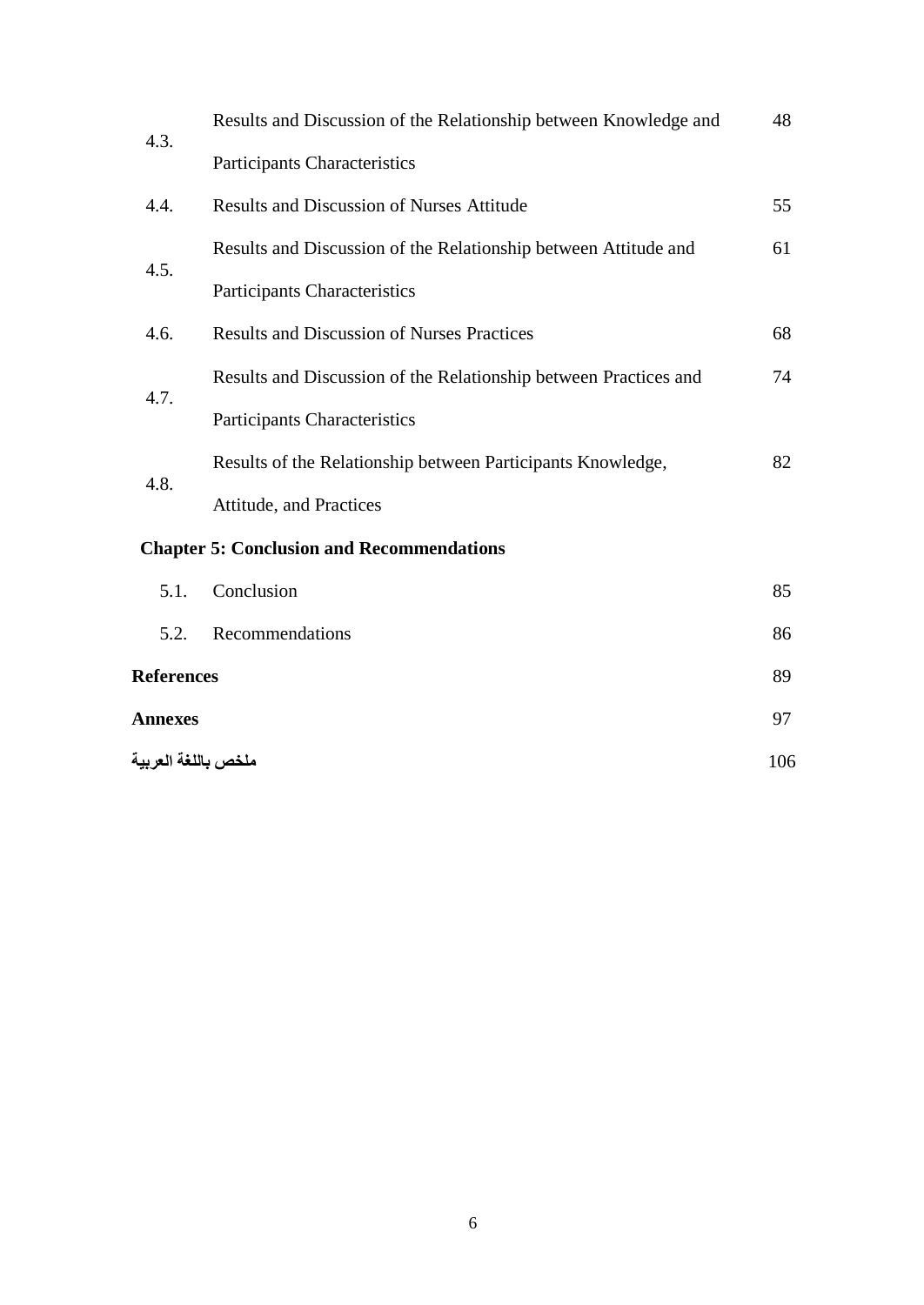### **List of Tables**

| <b>Table No</b> | <b>Title of Table</b>                                         | Page No |
|-----------------|---------------------------------------------------------------|---------|
| Table 2.1       | Synthesis of Body Temperature from Research Studies and       | 15      |
|                 | Guidelines                                                    |         |
| Table 2.2       | Traffic light system for identifying risk of serious illness  | 17      |
| Table 3.9.2     | Reliabilities estimates for domains after pilot study         | 35      |
| Table 4.1       | Statistics for socio-demographic characteristics of the study | 39      |
|                 | participants                                                  |         |
| Table 4.2       | Characteristics of knowledge domain for study participants    | 43      |
| Table 4.3.1     | Statistics of attitude for study participants                 | 53      |
| Table 4.3.2     | Descriptive statistic of nurses' attitude within positive and | 55      |
|                 | negative categories.                                          |         |
| Table 4.4.1     | Statistics for Practices of study participants                | 59      |
| Table 4.4.2     | Descriptive statistics for nurses' practices within two       | 60      |
|                 | categories                                                    |         |
| Table 4.5.1     | Summary for the relationship between participant              | 66      |
|                 | knowledge and age group                                       |         |
| Table 4.5.2     | Summary for the relationship between participant              | 66      |
|                 | knowledge and gender                                          |         |
| Table 4.5.3     | Summary for the relationship between participant              | 76      |
|                 | knowledge and university                                      |         |
| Table 4.5.4     | Summary for the relationship between participant              | 76      |
|                 | knowledge and qualifications                                  |         |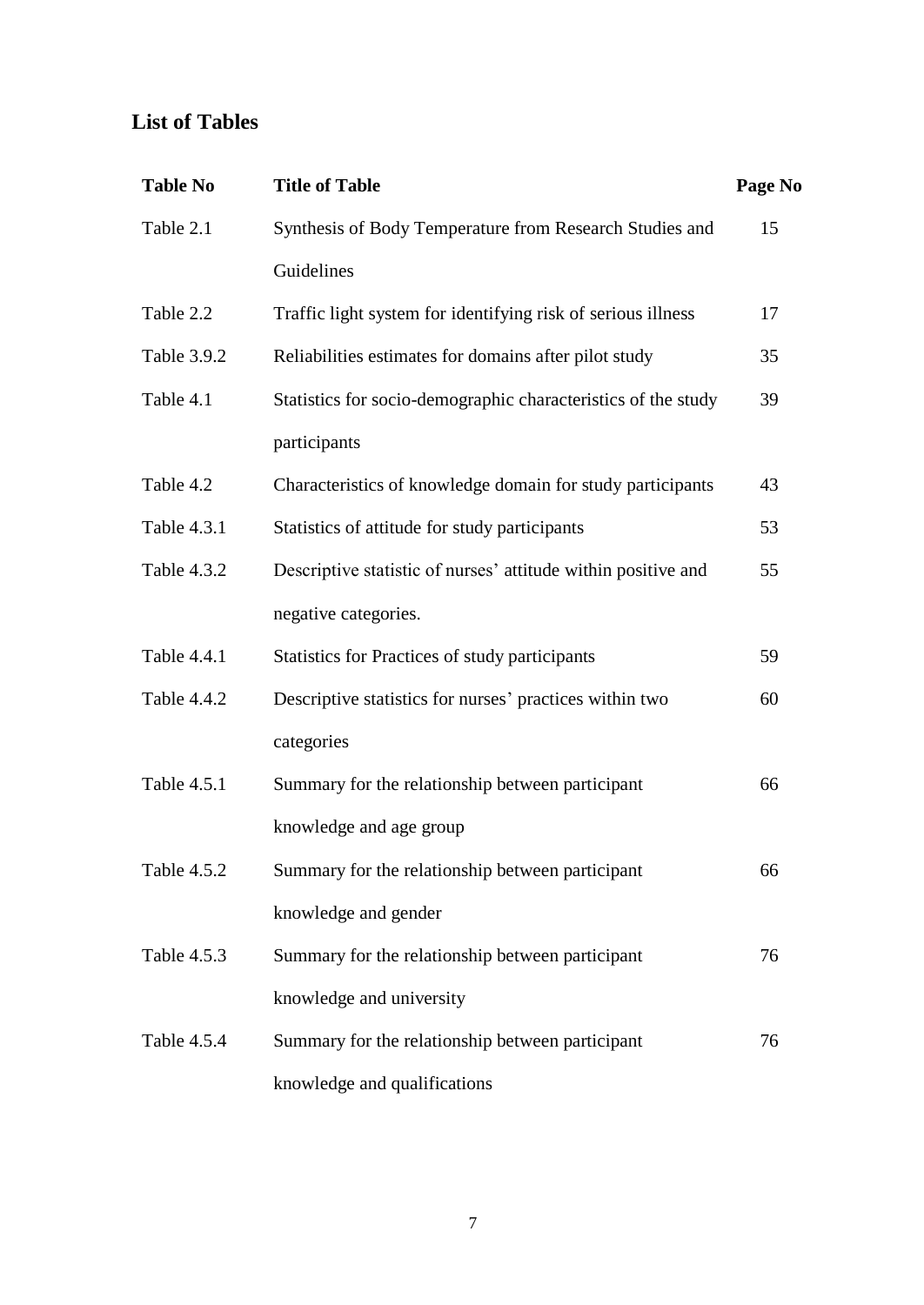| Table 4.5.5  | Summary for the relationship between participant            | 68 |
|--------------|-------------------------------------------------------------|----|
|              | knowledge and graduation years                              |    |
| Table 4.5.6  | Summary for the relationship between participant            | 68 |
|              | knowledge and experience                                    |    |
| Table 4.5.7  | Summary for the relationship between participant            | 69 |
|              | knowledge and income                                        |    |
| Table 4.5.8  | Summary for the relationship between participant            | 69 |
|              | knowledge and nurse's number                                |    |
| Table 4.5.9  | Summary for the relationship between participant            | 70 |
|              | knowledge and working hours                                 |    |
| Table 4.5.10 | Summary for the relationship between participant            | 70 |
|              | knowledge and cases number                                  |    |
| Table 4.5.11 | Summary for the relationship between participant            | 71 |
|              | knowledge and educational program                           |    |
| Table 4.5.12 | Summary for the relationship between participant            | 71 |
|              | knowledge and job satisfaction                              |    |
| Table 4.6.1  | Summary for the relationship between participant's attitude | 73 |
|              | and age                                                     |    |
| Table 4.6.2  | Summary for the relationship between participant's attitude | 73 |
|              | and gender                                                  |    |
| Table 4.6.3  | Summary for the relationship between participant's attitude | 74 |
|              | and university                                              |    |
| Table 4.6.4  | Summary for the relationship between participant's attitude | 74 |
|              | and qualifications                                          |    |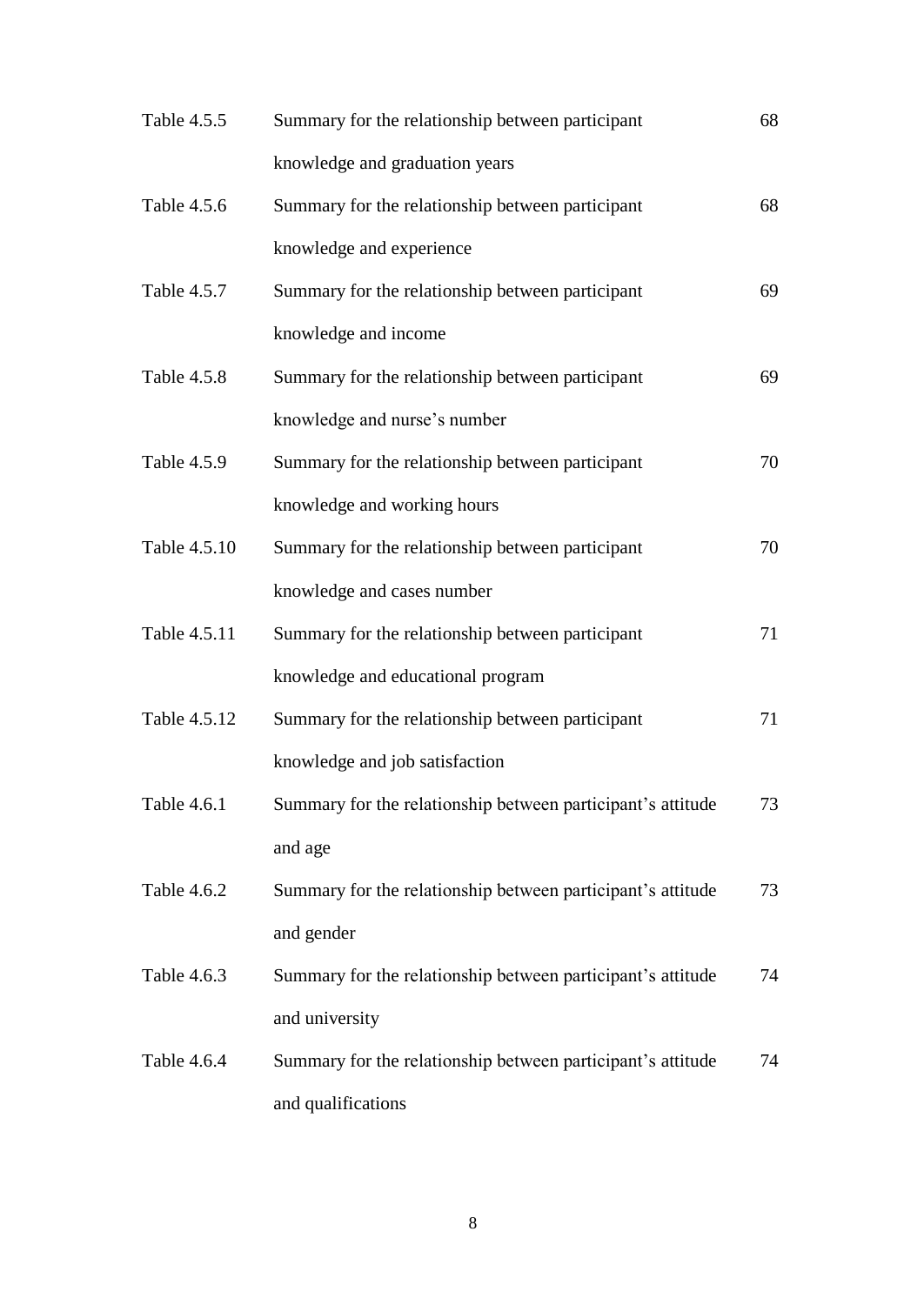| Table 4.6.5  | Summary for the relationship between participant's attitude | 75 |
|--------------|-------------------------------------------------------------|----|
|              | and graduation year                                         |    |
| Table 4.6.6  | Summary for the relationship between participant's attitude | 75 |
|              | and experience                                              |    |
| Table 4.6.7  | Summary for the relationship between participant's attitude | 76 |
|              | and income                                                  |    |
| Table 4.6.8  | Summary for the relationship between participant's attitude | 76 |
|              | and nurse's number                                          |    |
| Table 4.6.9  | Summary for the relationship between participant's attitude | 77 |
|              | and working hours weekly                                    |    |
| Table 4.6.10 | Summary for the relationship between participant's attitude | 77 |
|              | and daily visit cases                                       |    |
| Table 4.6.11 | Summary for the relationship between participant's attitude | 78 |
|              | and education or training program                           |    |
| Table 4.6.12 | Summary for the relationship between participant's attitude | 78 |
|              | and job satisfaction                                        |    |
| Table 4.7.1  | Summary for the relationship between practices and          | 80 |
|              | participant's age                                           |    |
| Table 4.7.2  | Summary for the relationship between practices and          | 80 |
|              | participant's gender                                        |    |
| Table 4.7.3  | Summary for the relationship between practices and          | 81 |
|              | participant's university                                    |    |
| Table 4.7.4  | Summary for the relationship between practices and          | 81 |
|              | participant's qualification                                 |    |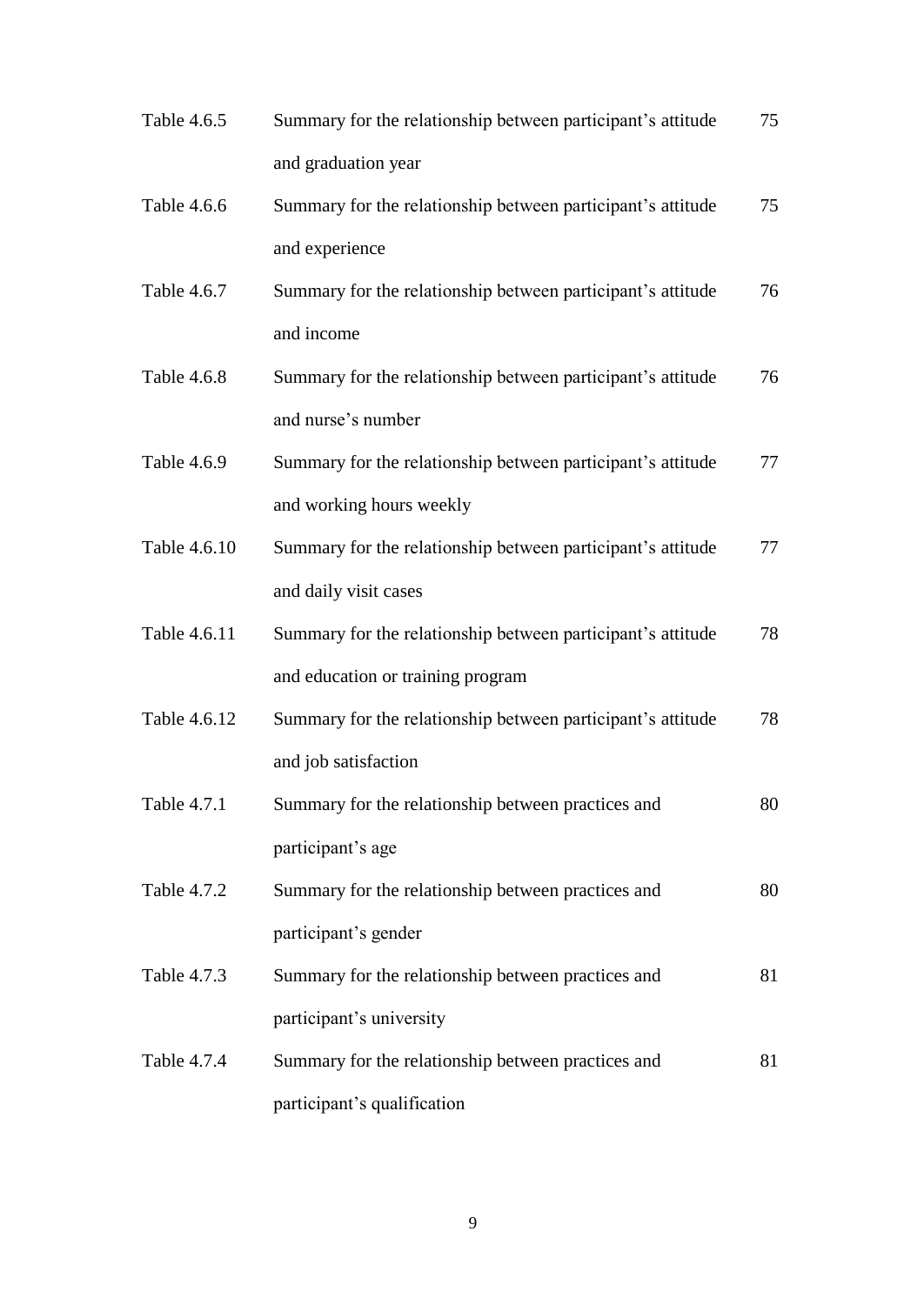| Table 4.7.5  | Summary for the relationship between practices and          | 82 |
|--------------|-------------------------------------------------------------|----|
|              | participant's graduation year                               |    |
| Table 4.7.6  | Summary for the relationship between practices and          | 82 |
|              | participant's experience                                    |    |
| Table 4.7.7  | Summary for the relationship between practices and          | 83 |
|              | participant's income                                        |    |
| Table 4.7.8  | Summary for the relationship between practices and          | 83 |
|              | participant's nurse number                                  |    |
| Table 4.7.9  | Summary for the relationship between practices and          | 84 |
|              | participant's working hours                                 |    |
| Table 4.7.10 | Summary for the relationship between practices and          | 84 |
|              | participant's daily cases number                            |    |
| Table 4.7.11 | Summary for the relationship between practices and          | 85 |
|              | participant's educational or training program               |    |
| Table 4.7.12 | Summary for the relationship between practices and          | 85 |
|              | participant's job satisfaction                              |    |
| Table 4.8.1  | Summary for the relationship between participants'          | 87 |
|              | knowledge and attitude                                      |    |
| Table 4.8.2  | Summary for the relationship between participants'          | 78 |
|              | knowledge and practices                                     |    |
| Table 4.8.3  | Summary for the relationship between participants' attitude | 88 |
|              | and practices                                               |    |